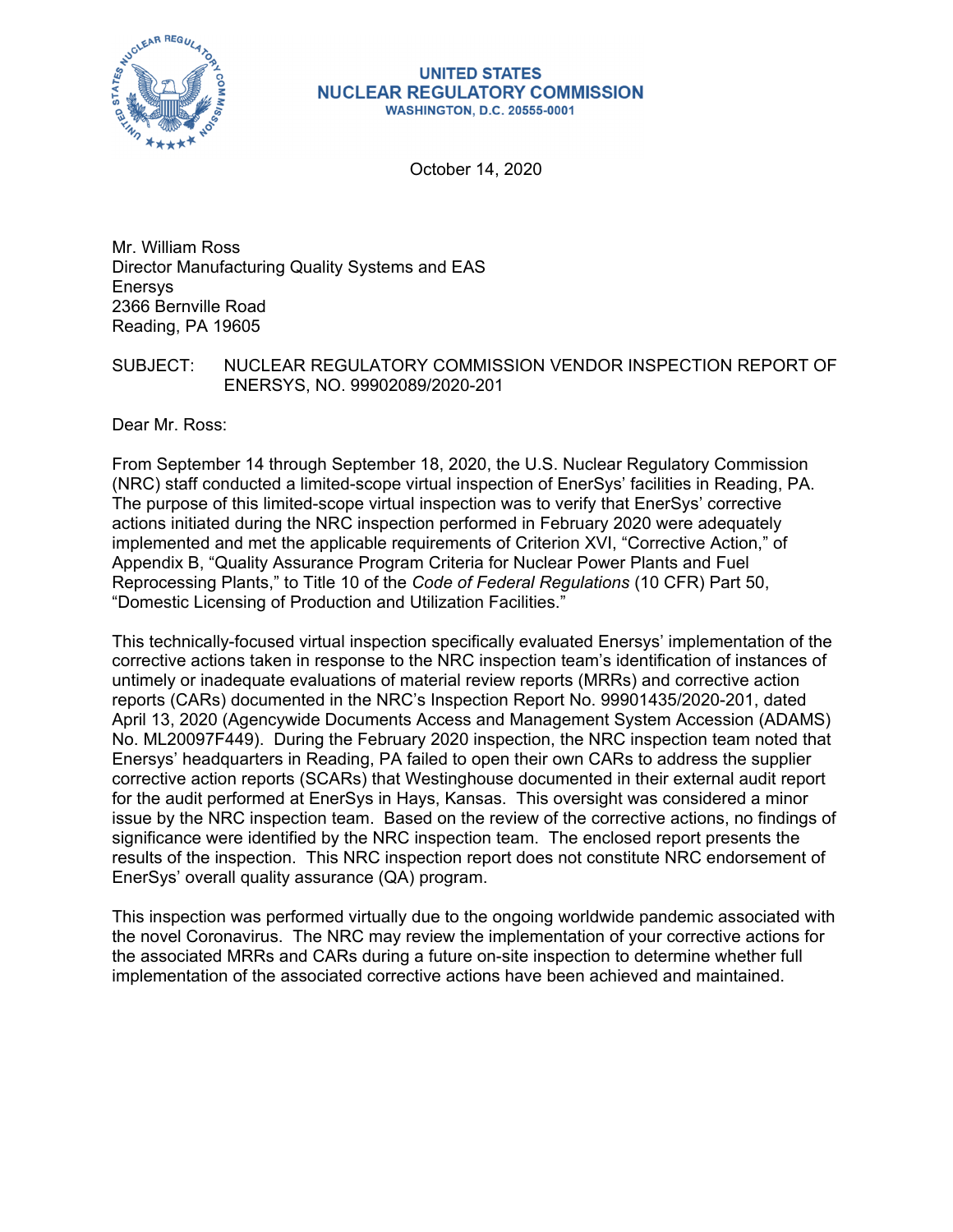Based on the results of this virtual inspection, the NRC inspection team found that the implementation of your QA program with regards to the corrective actions associated with the NRC's Inspection Report 9901435/2020-201-01 met the applicable requirements of Criterion XVI of Appendix B to 10 CFR Part 50. No findings of significance were identified.

In accordance with 10 CFR 2.390, "Public inspections, exemptions, requests for withholding," of the NRC's "Rules of Practice," a copy of this letter and its enclosures will be made available electronically for public inspection in the NRC's Public Document Room and in ADAMS, accessible from the NRC's public web site at http://www.nrc.gov/reading-rm/adams.html.

Sincerely,

Kerri A. Kavanagh, Chief **/RA/**  Quality Assurance and Vendor Inspection Branch Division of Reactor Oversight Office of Nuclear Reactor Regulation

Docket No.: 99902089

EPID No.: I-2020-201-0060

Enclosures: Inspection Report No. 99902089/2020-201 and Attachment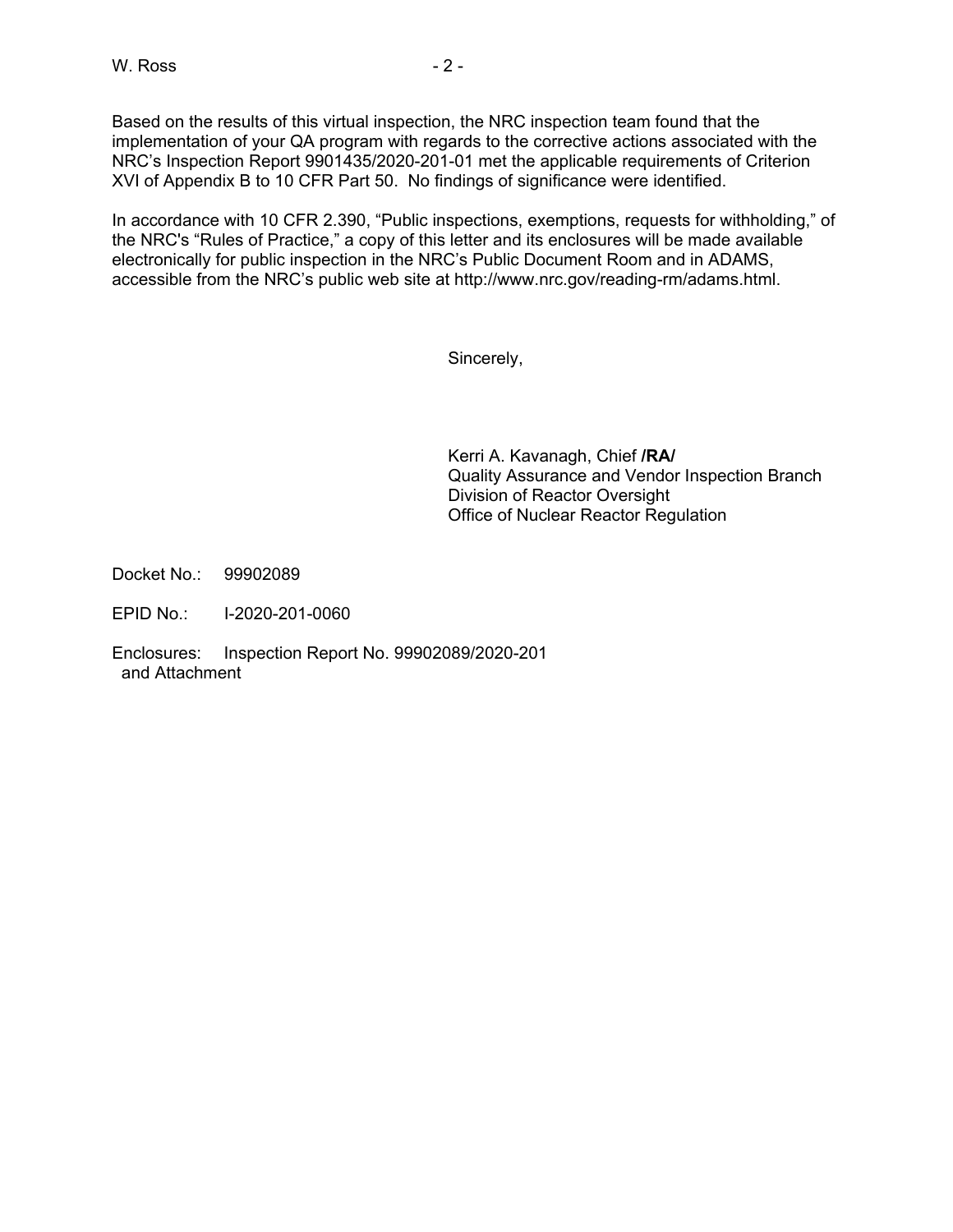SUBJECT: NUCLEAR REGULATORY COMMISSION VENDOR INSPECTION REPORT OF ENERSYS, NO. 99902089/2020-201 Dated: October 14, 2020

DISTRIBUTION: **ASakadales** ConE\_Resource Bill.Ross@enersys.com NRR\_DRO\_IQVB Distribution

## **ADAMS Accession No.:** ML20280A327 **\***via email NRR-106

| <b>OFFICE</b> | NRR/DRO/IQVB   NRR/DRO/IQVB |            | NRR/DRO/IQVB |
|---------------|-----------------------------|------------|--------------|
| <b>NAME</b>   | NSaywoir*                   | PPrescott* | KKavanagh*   |
| <b>DATE</b>   | 10/5/2020                   | 10/6/2020  | 10/14/2020   |

**OFFICIAL RECORD COPY**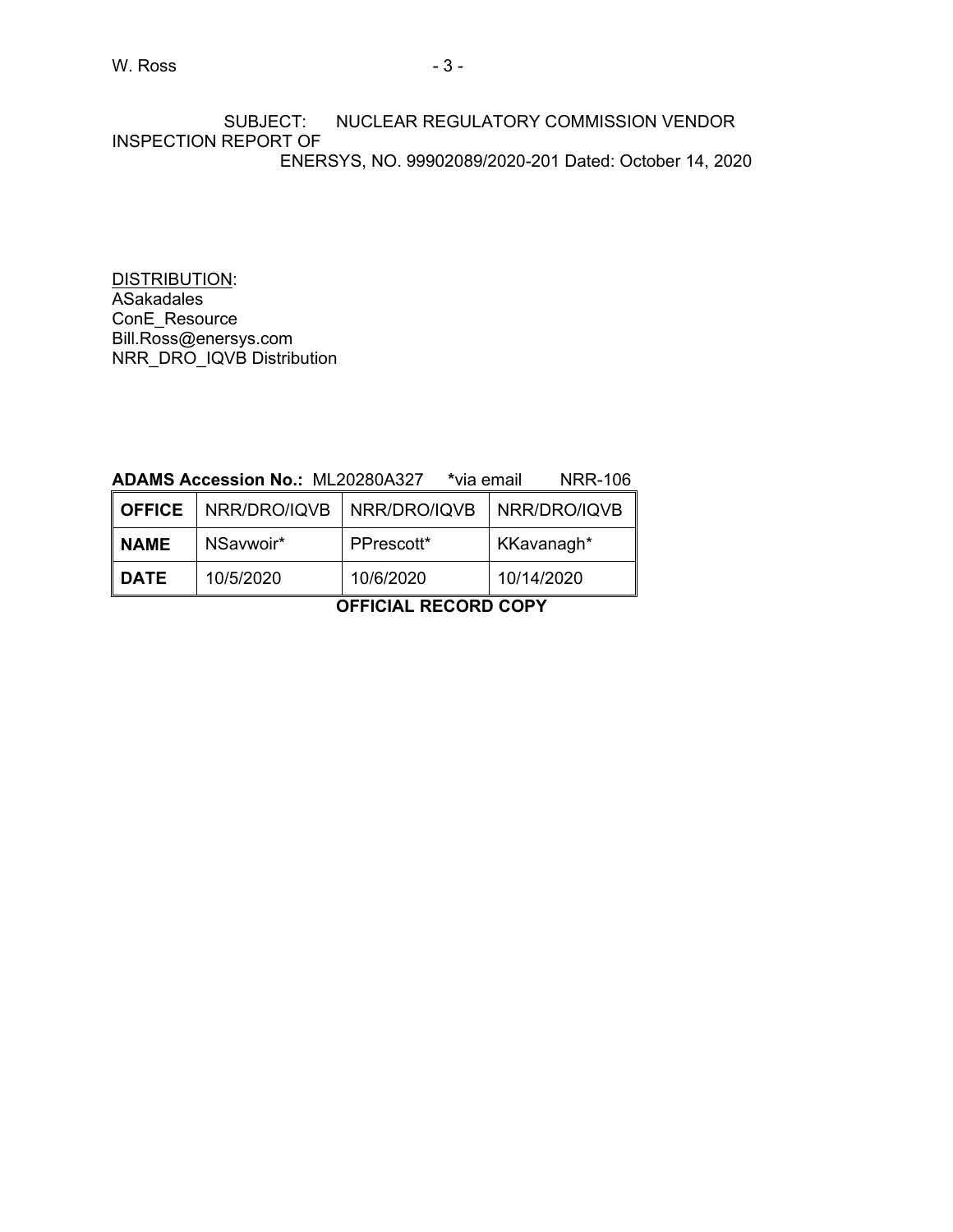### **U.S. NUCLEAR REGULATORY COMMISSION OFFICE OF NUCLEAR REACTOR REGULATION DIVISION OF REACTOR OVERSIGHT VENDOR INSPECTION REPORT**

| Docket No.:                       | 99902089                                                                                                                                                                  |                              |                    |  |  |
|-----------------------------------|---------------------------------------------------------------------------------------------------------------------------------------------------------------------------|------------------------------|--------------------|--|--|
| Report No.:                       | 99902089/2020-201                                                                                                                                                         |                              |                    |  |  |
| Vendor:                           | EnerSys<br>2366 Bernville Road<br>Reading, PA 196505                                                                                                                      |                              |                    |  |  |
| Vendor Contact:                   | Mr. William Ross<br>Director Manufacturing Quality Systems and EAS<br>Email: Bill.Ross@enersys.com<br>Phone: 610-208-1974                                                 |                              |                    |  |  |
| <b>Nuclear Industry Activity:</b> | EnerSys provides Class 1E batteries and associated safety-<br>related components for U.S. nuclear power plants and for the<br>AP1000 plants currently under construction. |                              |                    |  |  |
| <b>Inspection Dates:</b>          | September 14 - 18, 2020 (virtual)                                                                                                                                         |                              |                    |  |  |
| Inspectors:                       | Paul Prescott<br>Nicholas Savoir                                                                                                                                          | NRR/DRO/IQVB<br>NRR/DRO/IQVB | <b>Team Leader</b> |  |  |
| Approved by:                      | Kerri A. Kavanagh, Chief<br>Quality Assurance and Vendor Inspection Branch<br>Division of Reactor Oversight<br>Office of Nuclear Reactor Regulation                       |                              |                    |  |  |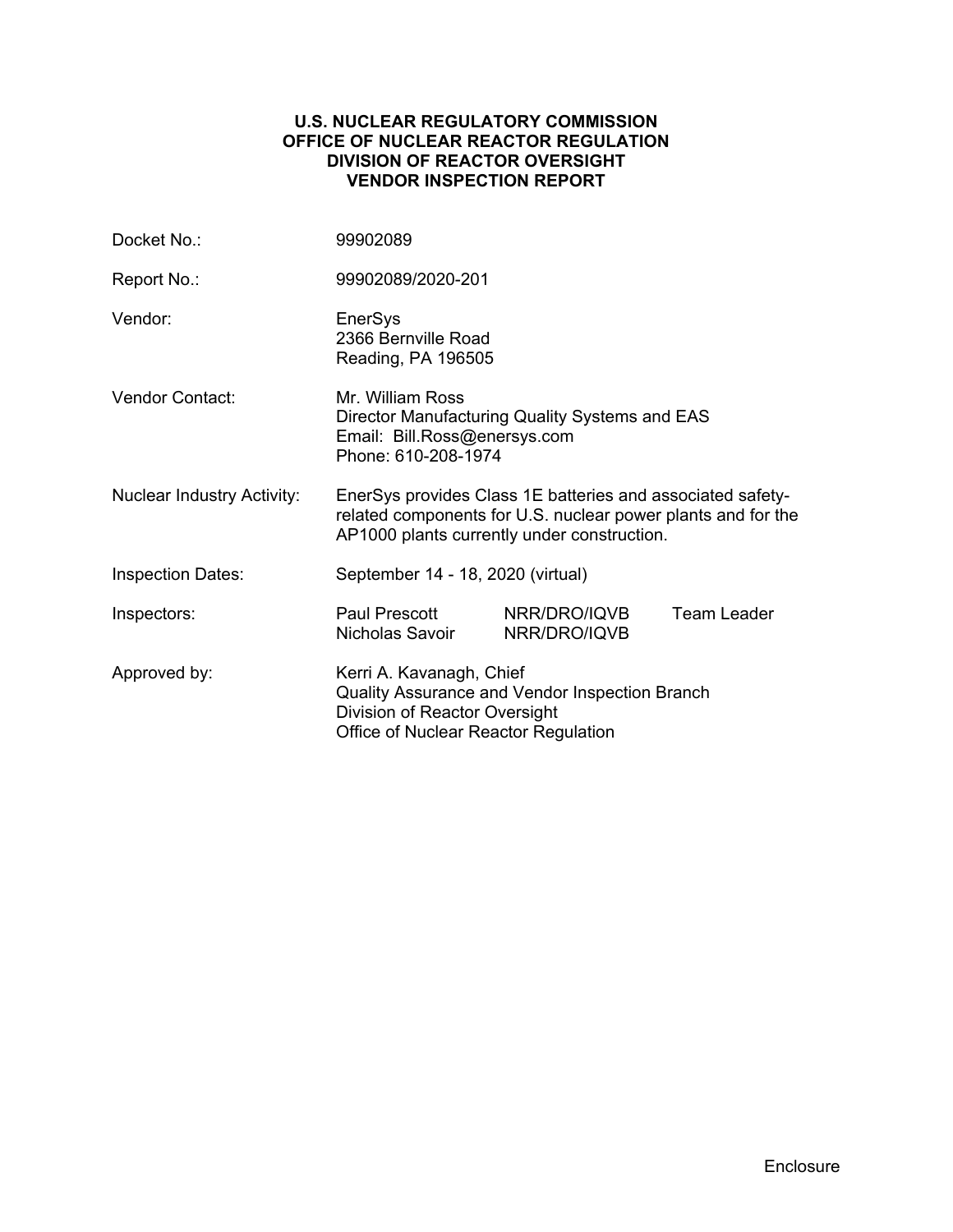# **EXECUTIVE SUMMARY**

## **ENERSYS** 99902089/2020-201

From September 14 through September 18, 2020, the U.S. Nuclear Regulatory Commission (NRC) staff conducted a limited-scope virtual inspection of EnerSys, located in Reading, PA. The purpose of this limited-scope virtual inspection was to evaluate EnerSys' implementation of the corrective actions taken in response to the NRC inspection team's identification of instances of untimely or inadequate evaluations of material review reports (MRRs) and corrective action reports (CARs) documented in the NRC's Inspection Report No. 99901435/2020-201, dated April 13, 2020 (Agencywide Documents Access and Management System Accession (ADAMS) No. ML20097F449). During the February 2020 inspection, the NRC inspection team noted that Enersys' headquarters in Reading failed to open their own CARs to address the supplier corrective action reports (SCARs) that Westinghouse documented in their external audit report for the audit performed at EnerSys in Hays, Kansas. This oversight was considered a minor issue by the NRC inspection team.

This technically-focused virtual inspection specifically evaluated Enersys' corrective actions initiated during the NRC inspection performed in February 2020 to ensure they were adequately implemented and met the applicable requirements of Criterion XVI, "Corrective Action," of Appendix B, "Quality Assurance Program Criteria for Nuclear Power Plants and Fuel Reprocessing Plants," to Title 10 of the *Code of Federal Regulations* (10 CFR) Part 50, "Domestic Licensing of Production and Utilization Facilities."

The regulation that served as the basis for the NRC inspection:

• Appendix B to 10 CFR Part 50

During this virtual inspection, the NRC inspection team implemented portions of Inspection Procedure (IP) 43002, "Routine Inspections of Nuclear Vendors," dated January 27, 2017; and IP 43004, "Inspection of Commercial-Grade Dedication Programs," dated January 27, 2017.

This inspection was performed virtually due to the ongoing worldwide pandemic associated with the novel Coronavirus. Due to the challenges and limitations associated with performing a virtual inspection, the NRC inspection team could not perform an assessment of EnerSys' Safety Conscious Work Environment (SCWE) due to the inspection being performed virtually. The NRC may review the corrective actions to determine whether full implementation has been achieved and maintained and to assess EnerSys' SCWE during a future on-site inspection.

The results of the inspection are summarized below.

#### **Corrective Action**

The NRC inspection team reviewed EnerSys' policies and implementing procedures that govern the implementation of its corrective action program to determine compliance with the requirements of Criterion XVI of Appendix B to 10 CFR Part 50. Specifically, the NRC inspection team reviewed the implementation and closure of the corrective actions which focused on EnerSys' lack of sufficient evidence that commercial-grade dedication was adequately conducted.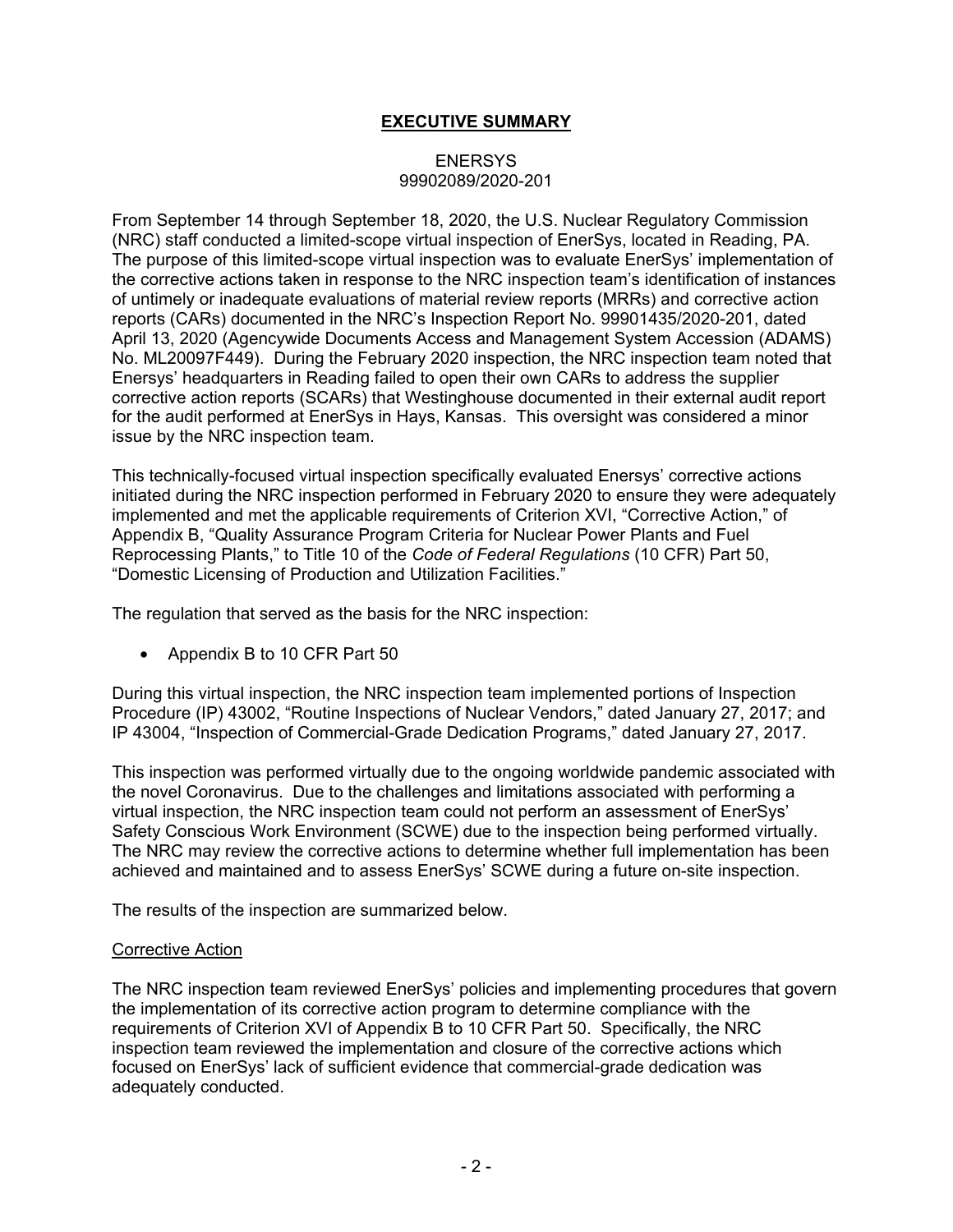The NRC inspection team reviewed the documentation that provided objective evidence all corrective actions were completed and adequately implemented. Based on this review and interviews with EnerSys' staff responsible for implementing the corrective actions, the NRC inspection team determined that EnerSys has taken adequate corrective actions to resolve the non-conforming conditions identified in the Westinghouse SCARs. No findings of significance were identified.

## Design Control and Commercial-Grade Dedication

The NRC inspection team reviewed EnerSys' policies and implementing procedures that govern the commercial-grade dedication program to verify compliance with the requirements of Criterion III, "Design Control," of Appendix B to 10 CFR Part 50. The NRC inspection team reviewed a sample of EnerSys' commercial-grade dedication documents. No findings of significance were identified.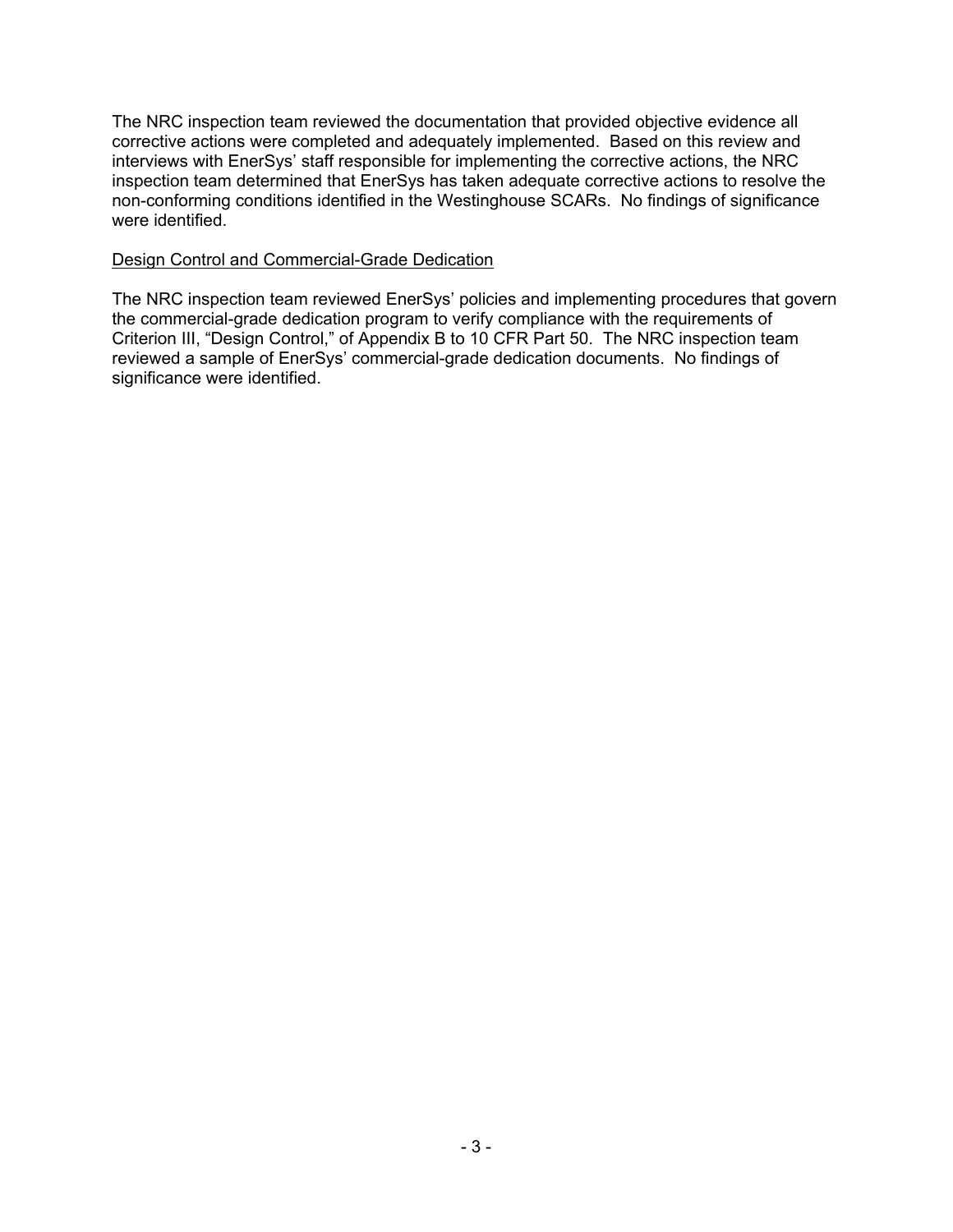# **REPORT DETAILS**

#### 1. Design Control and Commercial-Grade Dedication

#### a. Inspection Scope

The NRC inspection team reviewed EnerSys' policies and implementing procedures that govern the implementation of its commercial-grade dedication (CGD) to verify compliance with the requirements of Criterion III, "Design Control," and Criterion VII of Appendix B "Quality Assurance Program Criteria for Nuclear Power Plants and Fuel Reprocessing Plants," to Title 10 of the *Code of Federal Regulations* (10 CFR) Part 50, "Domestic Licensing of Production and Utilization Facilities."

The NRC inspection team reviewed the design control of EnerSys' nuclear-qualified battery (GN product type), GN related purchased parts and auxiliary components. EnerSys GN parts use the "CERT" suffix designation for nuclear safety-related applications. The NRC inspection team also reviewed purchase orders for the GN-29 battery systems to ensure they included the appropriate regulatory requirements specified by the customers in accordance with applicable Class 1E batteries for nuclear power generating stations' Institute of Electrical and Electronics Engineers (IEEE) qualification standards.

The NRC inspection team reviewed the CGD methodology for items and services to be installed in Class 1E batteries, including the development of critical characteristics (CCs), technical evaluations, failure mode and effects analysis, acceptance criteria methods, sampling methodology, checklists, reports, and associated Purchase Orders (POs). The NRC inspection team reviewed the CGD process for the GN-29 product types. The NRC inspection team evaluated a sample of technical evaluations and concluded that the technical evaluations in the dedication methodology appropriately identified the CCs necessary to provide reasonable assurance that the item or service would perform its intended safety function.

The NRC inspection team reviewed a sample of commercial-grade dedicated battery accessories and components supplied as basic components and controlled under EnerSys' Appendix B to 10 CFR Part 50 program. Accessories included, but were not limited to rack assemblies, bolt packages, terminal plates, lugs, washers, and cables. The NRC inspection team reviewed EnerSys' sampling methodology and the GN product type single sampling plan for inspections. The attachment to this inspection report lists the documents reviewed and personnel interviewed by the NRC inspection team.

### b. Observation and Findings

No findings of significance were identified.

#### c. Conclusion

The NRC inspection team concluded that EnerSys is implementing its CGD program activities in accordance with the regulatory requirements of Criterion III and Criterion VII of Appendix B to 10 CFR Part 50. Based on the limited sample of documents reviewed and activities observed, the NRC inspection team determined that EnerSys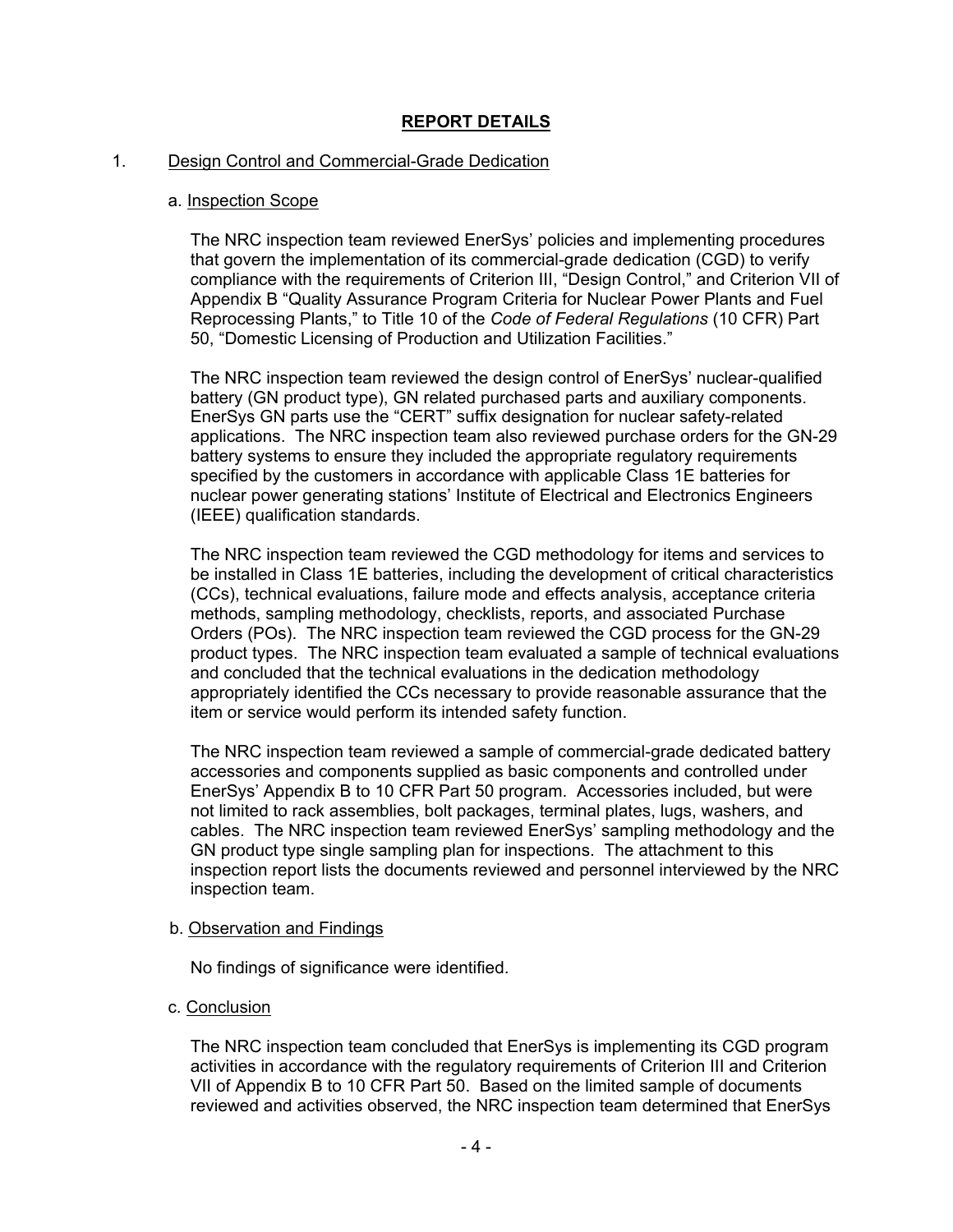is implementing its policies and procedures associated with CGD program and oversight of contracted activities. No findings of significance were identified.

### 2. Corrective Action

#### a. Inspection Scope

The Nuclear Regulatory Commission (NRC) inspection team reviewed EnerSys' policies and implementing procedures that govern the implementation of its corrective action program to verify compliance with the regulatory requirements of Criterion XVI, "Corrective Action," of Appendix B to 10 CFR Part 50. Specifically, the NRC inspection team reviewed the implementation and closure of the corrective actions opened in NRC Inspection Report 99901435/2020-201.

The attachment to this inspection report lists the documents reviewed by the NRC inspection team.

### b. Observations and Findings

### b.1 Corrective Action Associated with CAR 150252-022020 (SCAR # IR-2020-201)

EnerSys opened CAR 150252-022020 on February 27, 2020 to capture an issue with EnerSys' CGD documentation process associated with the objective evidence for the review of the International Organization for Standardization (ISO) certification, scope of accreditation and PO requirements.

The NRC inspection team discussed EnerSys' transactions in enterprise software SAP for product release with EnerSys' quality assurance manager and the objective evidence for the completion of the corrective actions. The NRC inspection team reviewed EnerSys' incoming quality assurance documentation inspection and acceptance process. EnerSys generated Work Instruction (WI)- 023-2-C in conjunction with the dedication of commercial grade items procedure, QAP 70.0, as a process improvement. CAR 150252-022020 was closed March 11, 2020. The NRC inspection team determined that EnerSys' corrective actions were adequate to address the CAR and no findings of significance were identified.

#### b.2 Corrective Action Associated with CAR 150253-022020 (SCAR # IR-2020-201)

EnerSys opened CAR 150253-022020 February 27, 2020 to address lab testing analysis documentation which did not reference that testing was performed in accordance with International Laboratory Accreditation Cooperation (ILAC) / MRA ISO 17025:2017 or 2005 program.

The NRC inspection team discussed with EnerSys their process for verifying the testing labs in accordance with ILAC and reviewed the documentation that provided the objective evidence for the completion of the corrective actions. EnerSys' corrective actions included updating PO requests to require an A2LA report. CAR 150253-022020 was closed March 25, 2020. The NRC inspection team determined that EnerSys' corrective actions were adequate to address the CAR and no findings of significance were identified.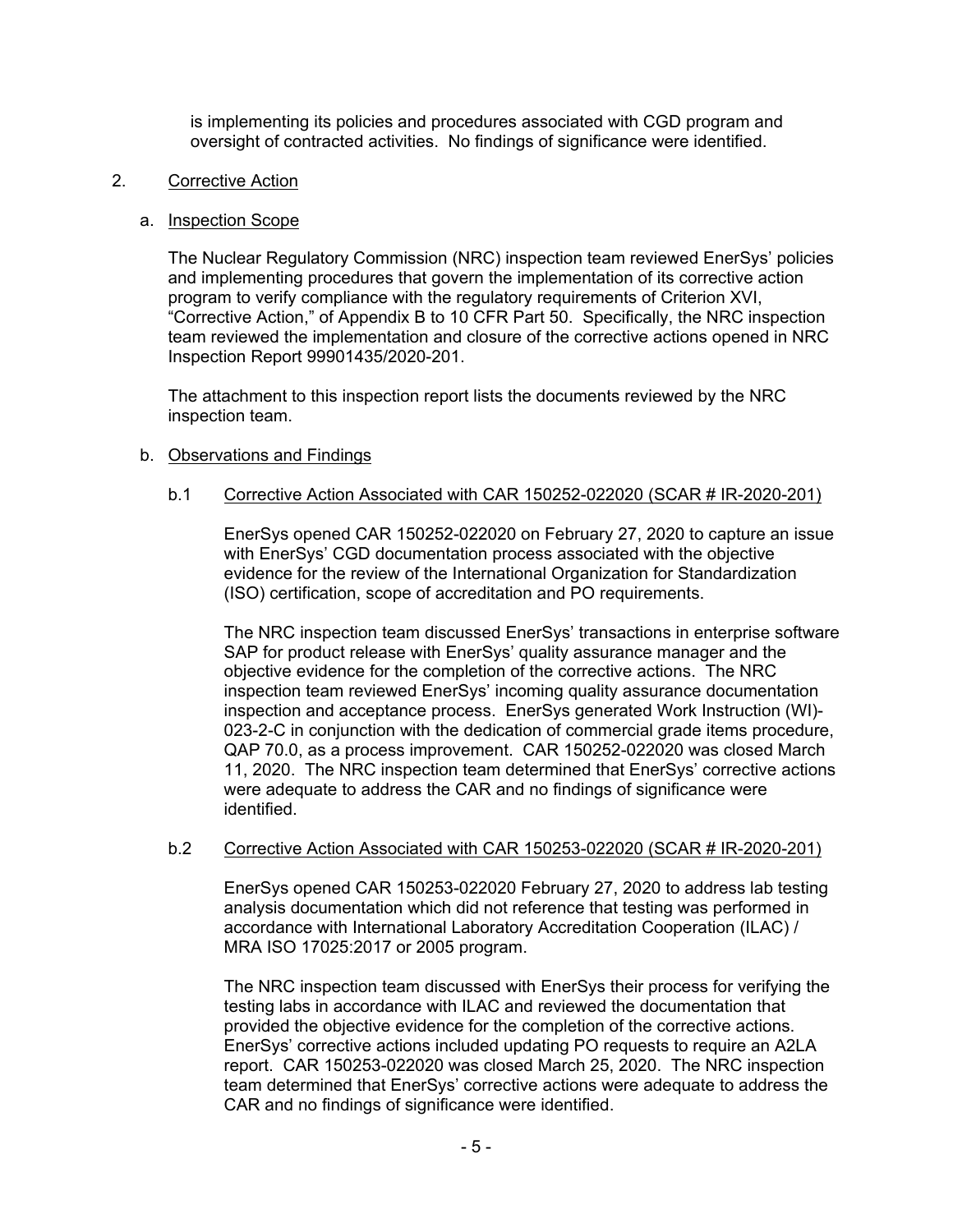# b.3 Corrective Action Associated with CAR 150254-022020 (SCAR # IR-2020-202)

EnerSys opened CAR 150254-022020 on February 27, 2020 to clarify EnerSys' sampling plan lot acceptance and rejection documentation.

The NRC inspection team discussed the sampling plan with EnerSys' quality assurance manager and reviewed the documentation that provided the objective evidence for the completion of the corrective actions. EnerSys' corrective actions included an engineering change order (ECO) 1002183 that revised quality assurance procedure (QAP) 106.0. CAR 150254-022020 was closed April 6, 2020. The NRC inspection team determined that EnerSys' corrective actions were adequate to address the CAR and no findings of significance were identified.

### b.4 Corrective Action Associated with CAR 150255-022020 (SCAR # IR-2020-202)

EnerSys opened CAR 150255-022020 on February 27, 2020 to address a critical characteristic documenting issue with commercial grade surveys regarding lot traceability and an increased sampling size.

The NRC inspection team discussed EnerSys' identification of critical characteristics and the CGD process associated with the manufacturing EnerSys' GN safety related batteries under their Appendix B to 10 CFR Part 50 program. EnerSys' corrective actions included implementation of ECO 1002194 that revised QAP 31.0 to clarify the process of documenting critical characteristics during commercial grade surveys and the survey reports. The NRC inspection team determined that EnerSys' corrective actions were adequate to address the CAR and no findings of significance were identified.

#### b.5 Corrective Action Associated with CAR 150256-022020 (SCAR # IR-2020-204)

EnerSys opened CAR 150256-022020 on February 27, 2020 to address issues with documenting justifications in accordance with verifying critical characteristics.

The NRC inspection team discussed EnerSys' technical evaluations and reviewed the documentation that provided the objective evidence for the completion of the corrective actions. EnerSys' corrective actions included revising QAP 106.0 and EnerSys Hays level work instructions regarding sampling plan justifications. CAR 150256-022020 was closed April 6, 2020. The NRC inspection team determined that EnerSys' corrective actions were adequate to address the CAR and no findings of significance were identified.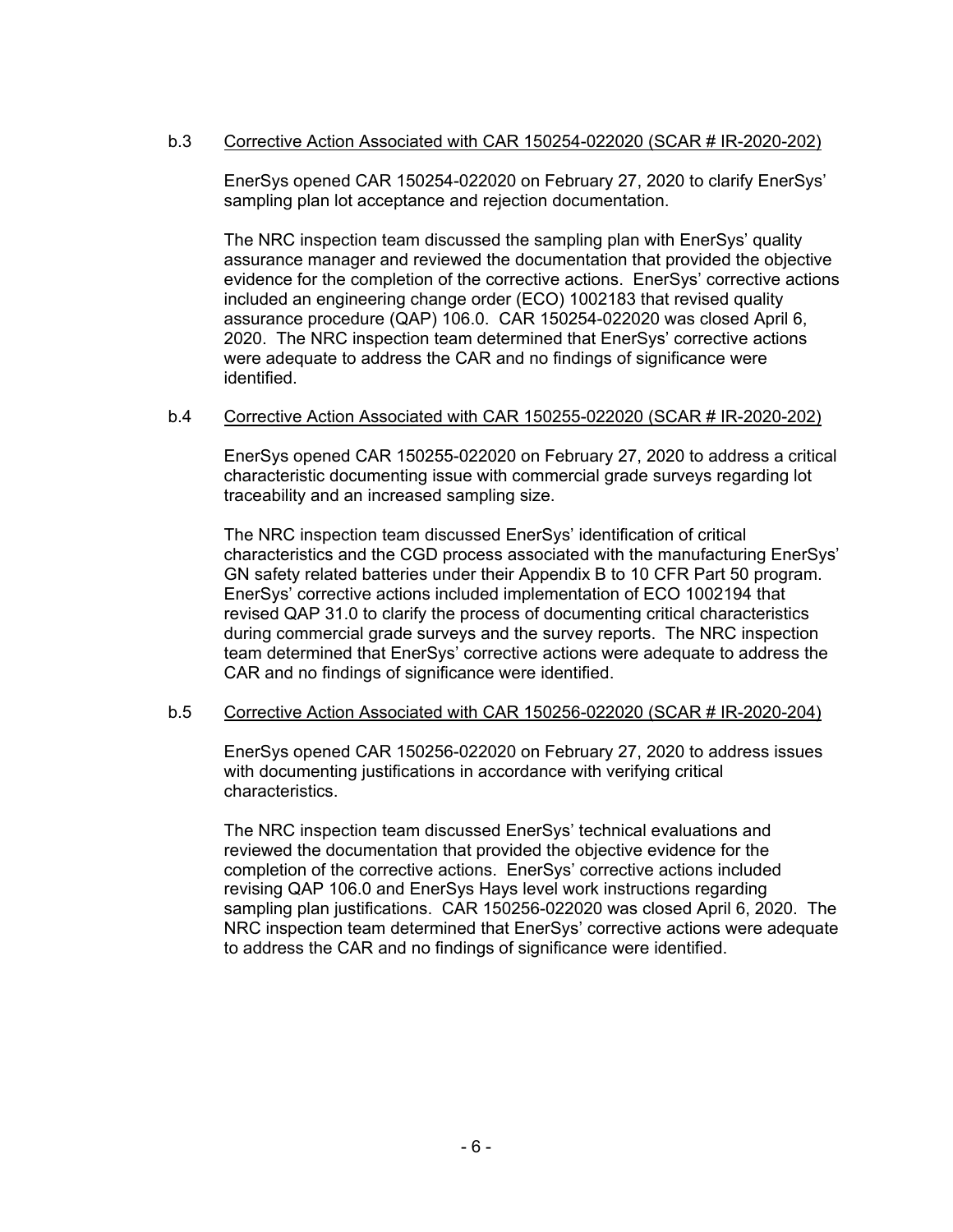## b.6 Corrective Action Associated with CAR 150257-022020 (SCAR # IR-2020-205)

EnerSys opened CAR 150257-022020 February 27, 2020 to address material verification sub-supplier issues. The NRC inspection team discussed commercial grade dedication and controls on their supplier, their sub-suppliers and additional to testing upon receiving. During the NRC inspection EnerSys' CAR 150257-022020 was not closed and was extended to October 31, 2020. The NRC inspection team acknowledged that EnerSys' corrective actions were still in-process. However, the corrective actions appeared adequate to address the issue. No findings of significance were identified.

### b.7 Corrective Action Associated with CAR 150258-022020 (SCAR # IR-2020-201)

EnerSys opened CAR 150258-022020 February 27, 2020 to address PO issues with ILAC accreditation process ISO version years.

The NRC inspection team discussed ILAC accreditation process conducted at EnerSys. EnerSys' corrective actions included revising the PO template to capture the clauses of 17025 2005 and/or 2017. CAR 150258-022020 was closed April 6, 2020. The NRC inspection team determined that EnerSys' corrective actions were adequate to address the CAR and no findings of significance were identified.

## c. Conclusion

The NRC inspection team concluded that EnerSys has adequately implemented its program for corrective actions associated with NRC inspection 99901435/2020-201. Based on the limited sample of documents reviewed, the NRC inspection team determined that EnerSys has taken adequate corrective actions to resolve the nonconforming conditions identified in the Westinghouse SCARs. No findings of significance were identified

#### 3. Entrance and Exit Meetings

On September 14, 2020, the NRC inspection team discussed the scope of the inspection with Mr. William Ross, EnerSys' Director Manufacturing Quality Assurance, Systems and EAS and other members of Enersys' management and technical staff. On September 18, 2020, the NRC inspection team presented the inspection results and observations during an exit meeting with Mr. William Ross, and other members of EnerSys' management and technical staff. The attachment to this report lists the attendees of the entrance and exit meetings, as well as those individuals whom the NRC inspection team interviewed.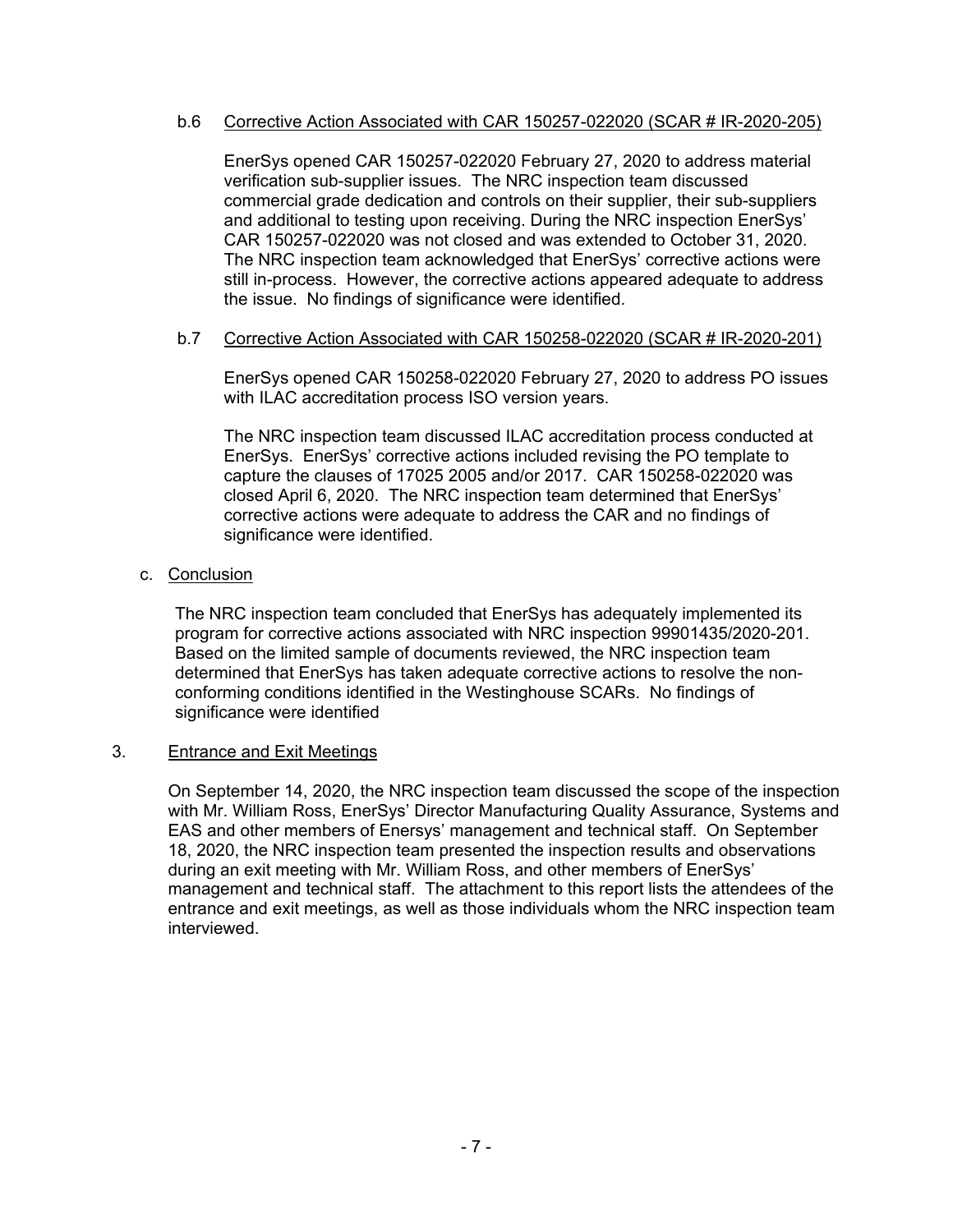# **ATTACHMENT**

# 1. ENTRANCE/EXIT MEETING ATTENDEES

| <b>Name</b>             | <b>Title</b>                                                                     | <b>Affiliation</b>                                  | <b>Entrance</b> | <b>Exit</b> | <b>Interviewed</b> |
|-------------------------|----------------------------------------------------------------------------------|-----------------------------------------------------|-----------------|-------------|--------------------|
| <b>William Ross</b>     | <b>Director</b><br>Manufacturing<br>Quality Assurance,<br><b>Systems and EAS</b> | EnerSys                                             | X               | X           | X                  |
| Nanette Murphy          | Sr. Quality<br>Management<br><b>Systems Manager</b><br>Americas                  | <b>EnerSys</b>                                      | X               | X           | X                  |
| <b>Tracey Hager</b>     | Mechanical<br>Engineering<br>Manager                                             | <b>EnerSys</b>                                      | X               | X           |                    |
| George Brendahl         | <b>Product Manager</b>                                                           | EnerSys                                             | X               | X           |                    |
| Patricia Gamboa         | <b>Senior Quality</b><br><b>Supplier Manager</b><br>Americas                     | <b>EnerSys</b>                                      | X               | X           |                    |
| <b>Christine Nihart</b> | <b>Customer Service</b><br>Manager                                               | <b>EnerSys</b>                                      | $\mathsf{X}$    | X           |                    |
| <b>Paul Prescott</b>    | <b>Inspection Team</b><br>Leader                                                 | <b>Nuclear</b><br>Regulatory<br>Commission<br>(NRC) | X               | X           |                    |
| Nicholas Savwoir        | Inspector                                                                        | <b>NRC</b>                                          | X               | X           |                    |
| Kerri Kavanagh          | <b>Branch Chief</b>                                                              | <b>NRC</b>                                          |                 | X           |                    |

# 2. INSPECTION PROCEDURES USED

- Inspection Procedure 43002, "Routine Inspections of Nuclear Vendors," dated January 27, 2017
- IP 43004, "Inspection of Commercial-Grade Dedication Programs," dated January 27, 2017
- 3. LIST OF ITEMS OPENED, CLOSED, AND DISCUSSED

No items were opened or closed.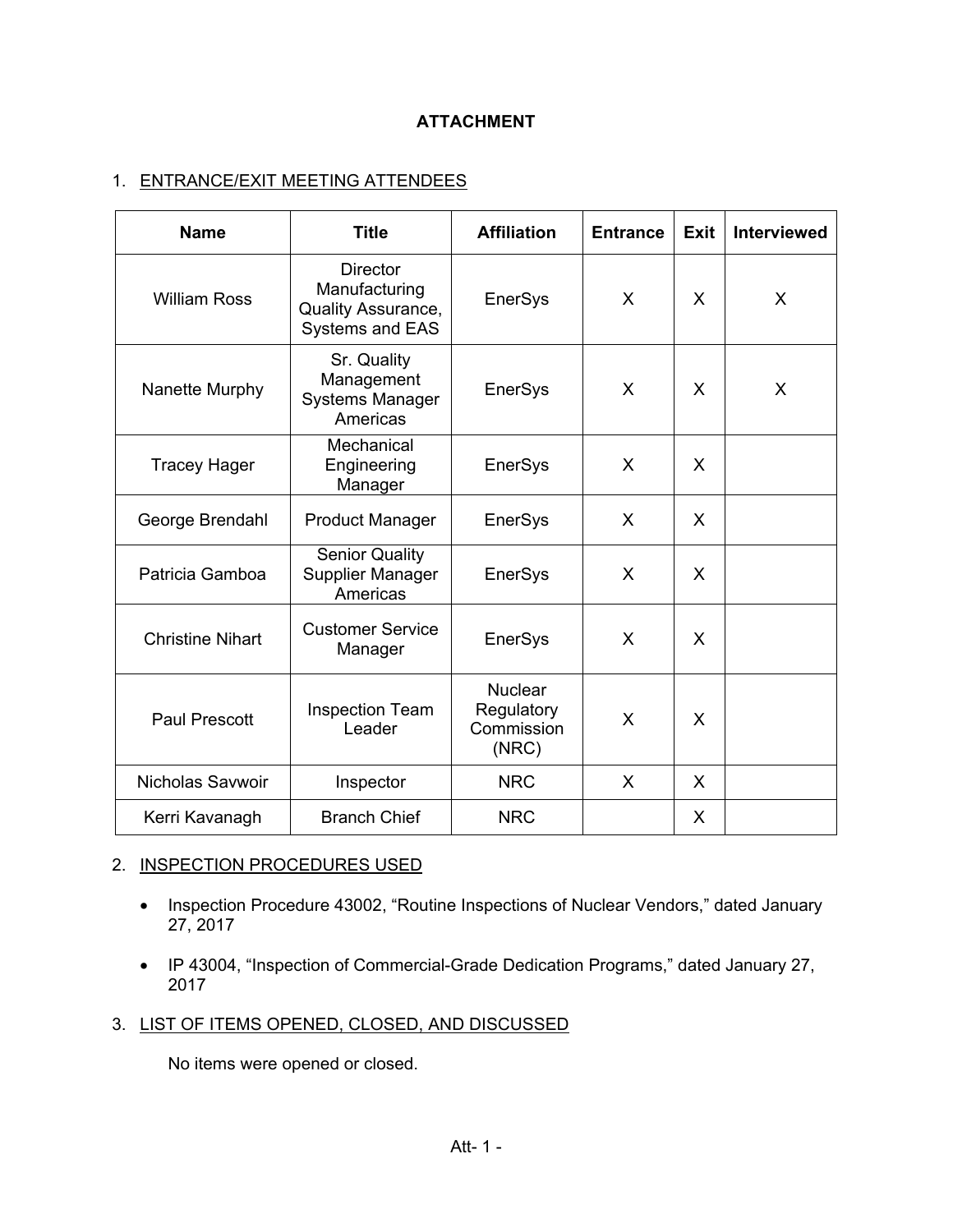# 4. DOCUMENTS REVIEWED

# Policies and Procedures

- QAP 30.0, Revision AD, "Supplier Quality Control"
- QAP 30.01, Revision AE, "Nuclear Safety Related (NSR) Approved Supplier List"
- QAP 62.0, Revision AC, "Material Review Report (MRR) Procedure"
- QAP 70.0, Revision AE, "Dedication of Commercial Grade Items (CGI) Services & Acceptance Criteria for Nuclear Safety Related Items"
- QAP 106.0, Revision AB, "Monitoring of Suppliers"
- QAP 500.0, Revision AD, "Quality Assurance Requirements for Purchased Material"
- QAP 506.0, Revision AA, "Inspection, Testing and Acceptance Sampling"
- EnerSys Nuclear Safety Related Action In-Process Tracking Sheet
- Electronic Completion Notice for QAP 106 to clarify requirements for received items with nonconformities per WEC audit finding dated March 9, 2020

## Design and Commercial-Grade Dedication Records

- EnerSys Inspection and Certification and Inspection Reports for GN Battery Jars for Purchase Order 4500010442, dated April 27, 2020
- EnerSys Inspection and Certification and Inspection Reports for GN Battery Jars for Purchase Order 4500010442, dated March 23, 2020
- EnerSys Inspection and Certification and Inspection Reports for GN Battery Jars for Purchase Order 4500010442, dated April 30, 2020
- EnerSys Inspection and Certification and Inspection Reports for GN Battery Jars for Purchase Order 4500010442, dated March 30, 2020
- EnerSys Inspection and Certification and Inspection Reports for GN Battery Jars for Purchase Order 4500010442, dated April 13, 2020
- EnerSys Inspection and Certification and Inspection Reports for GN Battery Jars for Purchase Order 4500010442, dated April 20, 2020
- EnerSys Inspection and Certification and Inspection Reports for GN Battery Jars for Purchase Order 4500010442, dated April 6, 2020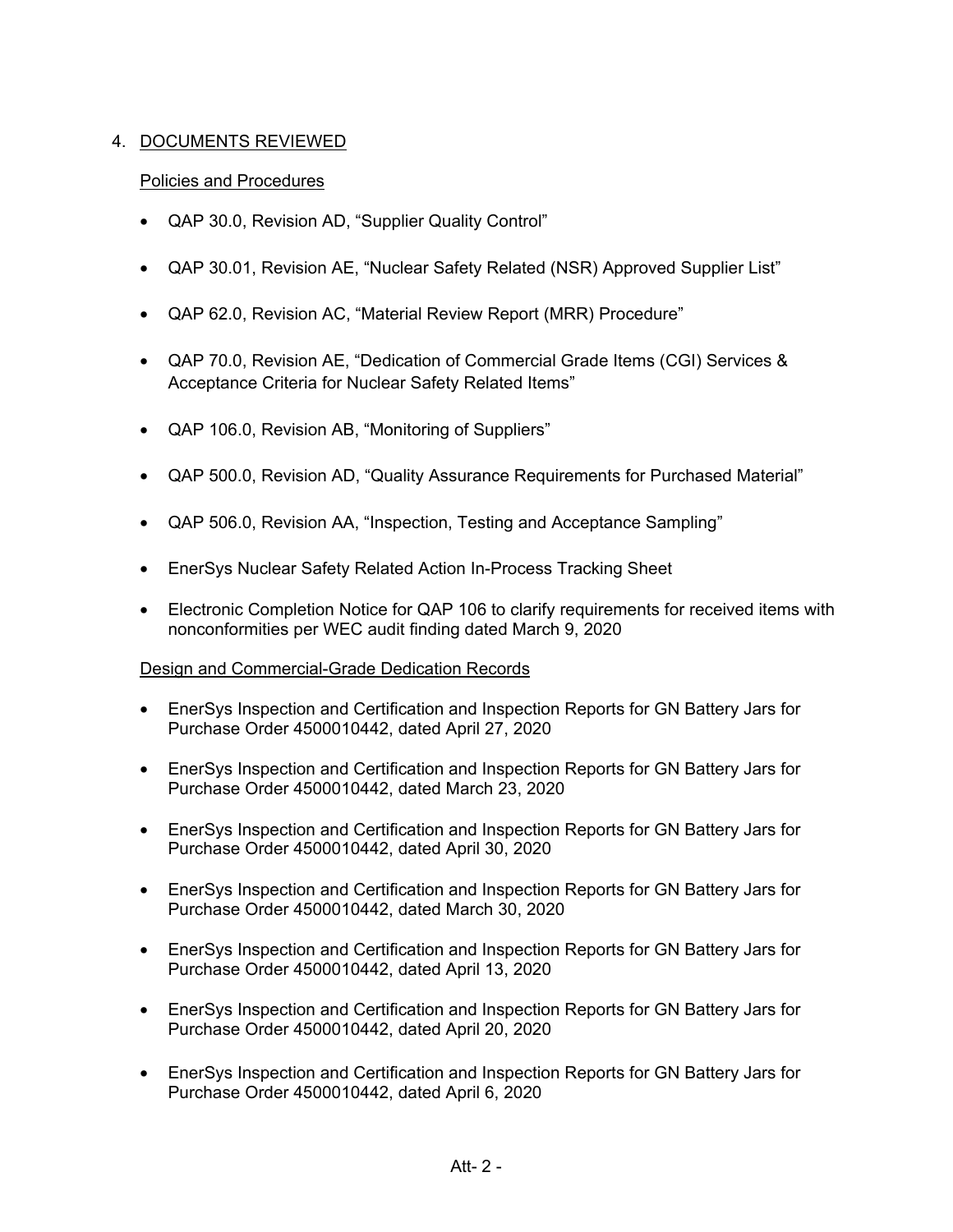- Survey for manufacturer of battery vent plugs and washers dated April 17, 2015
- GN Cable Assembly Record Sheet dated July 8, 2020
- Survey of manufacturer of battery separators dated June 8, 2016
- Capacity Test (Discharge Data Sheet) for GN 29 Battery Serial No. HSF0000 dated August 16, 2018
- Extent of Condition Dedication Matrix for Organic Components in DB01 Batteries
- Quality Plan of Class 1E Batteries (DB01) dated November 20, 2018
- Nuclear Approved Suppliers List from SAP Dated September 10, 2020
- MRR H-039-20, May 14, 2020
- MRR H-041-20, June 26, 2020
- MRR H-044-20, June 26, 2020
- Engineering Change Order (ECO) 1002183
- ECO 1002194
- Work Instruction (WI) WI-023-2-C
- WI-023-5

## Calibration and Test Records

- Test Lab QMS [Quality Management System] Accreditation Verification Enersys Memorandum dated July 22, 2019
- Test Lab QMS Accreditation Verification EnerSys Memorandum dated April 16, 2019

## **Corrective Actions**

- CAR 150252-022020
- CAR 150253-022020
- CAR 150254-022020